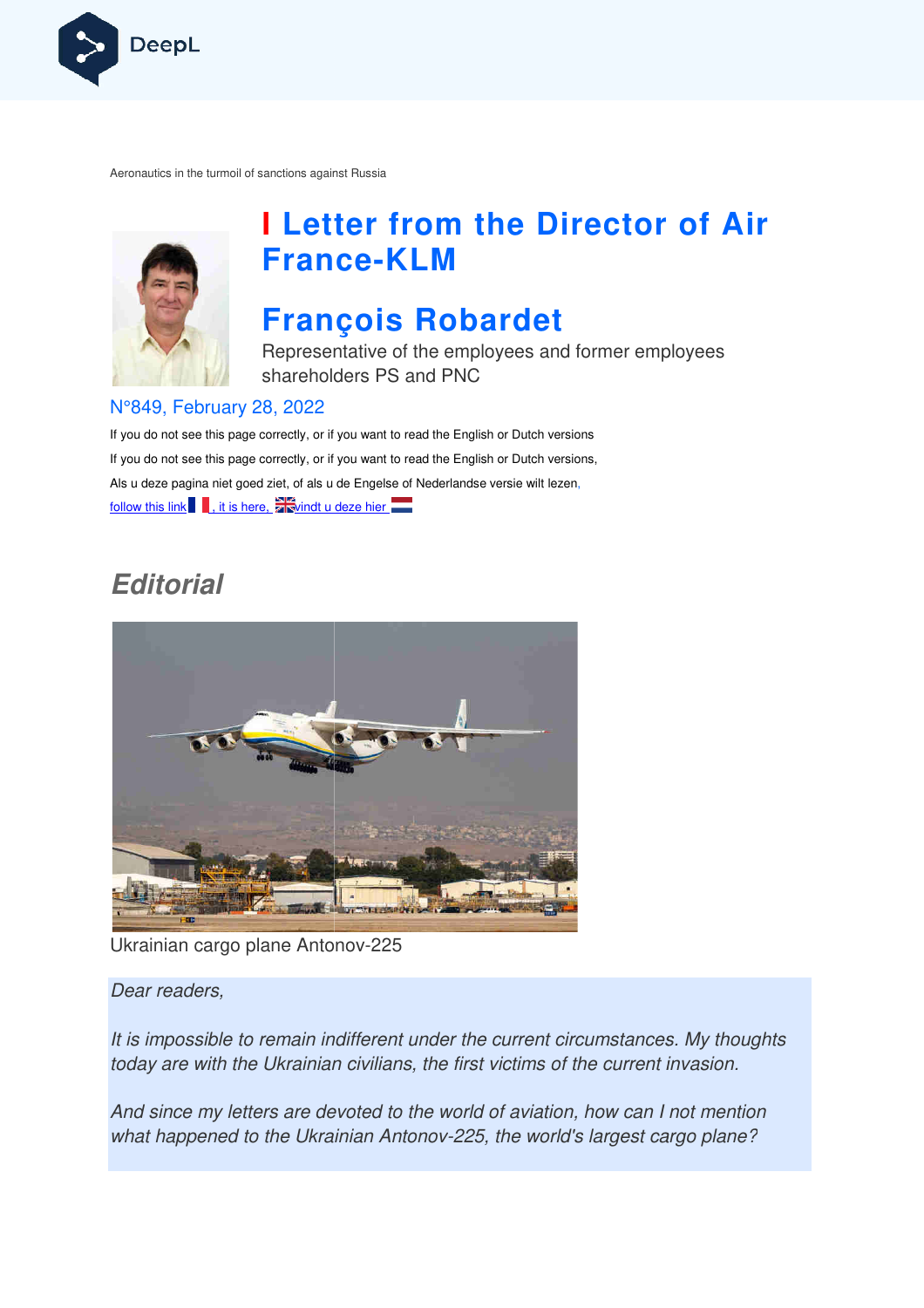I quote the newspaper La Tribune:

The Ukrainian Antonov-225 cargo plane, was destroyed by Russian strikes on an airport near Kiev in the midst of heavy fighting.

This unique aircraft with its six engines, which was 84 meters long, could carry up to 250 tons of cargo at a speed of up to 850 km/h, was a real myth in the world sky.

Initially built within the framework of the Soviet aeronautical programs, in particular for the transport of the Buran space shuttle, the An-225 made its first flight in 1988.

After the fall of the Soviet Union in the early 1990s, it remained several years without activity before resuming service in the early 2000s for cargo flights.

Since then, it was operated by Antonov Airlines, a Ukrainian carrier, for cargo flights on demand.

During the Covid-19 crisis, especially at the beginning of the pandemic, the aircraft was very much in demand to transport masks or medical equipment.

In April 2020, it landed for the first time in France since 2014, more precisely at Vatry airport to unload goods from China.

**Francois** 

## **Monday's Press Review**

### **> Airline and aeronautics in the turmoil of the sanctions against Russia**

(source Les Echos) February 28 - Same cause, same effect. As in 2014, during the previous Russian aggression against Ukraine, **aeronautics and air transport are at the top of the list of sectors impacted by American and European retaliatory measures, as well as by Russian retaliation**. Once again, these measures are being implemented very gradually, and their effectiveness has not always been proven.

**The first consequence of the invasion of Ukraine is of course the complete closure of Ukrainian airspace**, announced on Thursday morning by Eurocontrol, as well as of neighbouring areas, such as southern Russia and most of the Black Sea. The day before, some 400 flights had used the Ukrainian sky, which had almost returned to its level of traffic in 2019 at the beginning of the year. Most of Ukraine's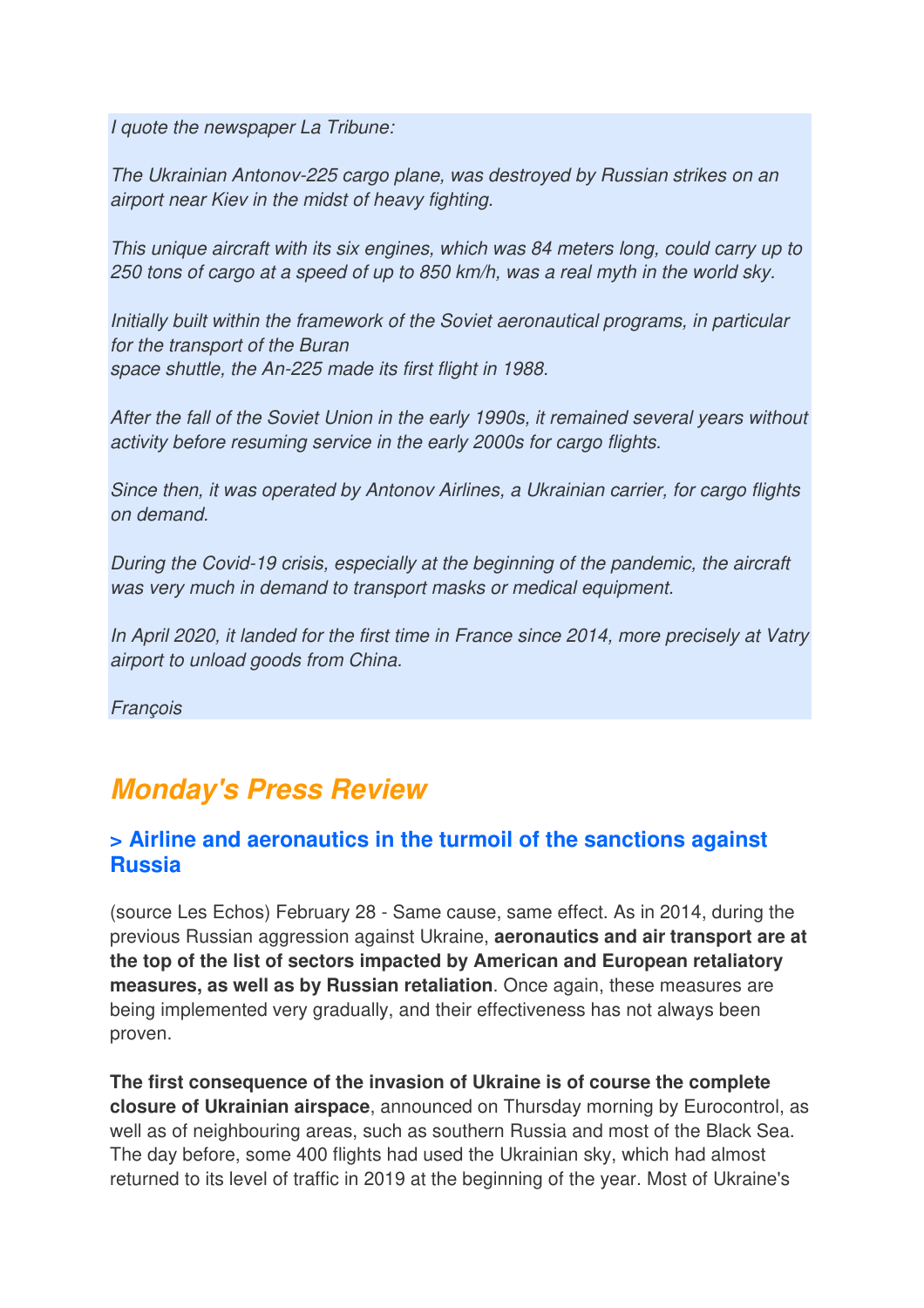airports have come under Russian attack, starting with Kiev International Airport. Violent fighting has been going on since yesterday for control of the Antonov airport in Hostomel, 30 km from the Ukrainian capital, the birthplace of the Ukrainian aircraft manufacturer of the same name and where the world's largest plane, the Antonov 225, is based, whose status is still uncertain.

In addition to these direct consequences of the war, the United Kingdom decided on Thursday to ban all Russian companies from their airspace. A measure which in fact only concerns Aeroflot. This led, the next day, to a ban on Russian airspace to British companies from Friday. Over the weekend, **a dozen European countries**, including Poland, Romania and the Baltic States, followed the **UK's lead, banning Russian airlines from their airspace. Germany also wants to close its airspace to Russian aircraft** following the invasion of Ukraine, a spokesman for the German Ministry of Transport told AFP on Saturday. **As for France, it has decided to close its airspace "to Russian aircraft and airlines" from Sunday evening,** announced on Twitter the Minister Delegate for Transport, Jean-Baptiste Djebbari.

**In retaliation, Russia announced on Sunday that it was closing its airspace to companies linked to or registered in Latvia, Lithuania, Estonia and Slovenia**. This ban will also affect transit flights made in Russia by these companies, said in a statement the Russian civil aviation agency, Rosaviatsia. The agency said that flights of Russian companies will continue to be carried out to the enclave of Kaliningrad, passing over international waters in the Baltic Sea and bypassing Lithuania. On Saturday, Russia closed its airspace for aircraft linked to Bulgaria, Poland and the Czech Republic.

**These flight bans, which are likely to become the common rule in Europe over the next few days, should gradually reduce activity in the Russian sky to domestic and military traffic.** This will result in hundreds of millions of dollars in lost revenue for Russian airlines and civil aviation. But **they will force European airlines to make a detour via Asia Minor and India to serve China, Japan and Korea - which will increase flight times by one to two hours. The additional fuel costs for airlines such as Air France and Lufthansa, which operate hundreds of flights per week via the Siberian route, would be around ten million euros per week.** 

However, the **consequence of this crisis most feared by airlines remains the possible surge in oil prices**. For the first time since 2014, the price of a barrel of oil has exceeded 100 dollars, which is considered the alert threshold for air transport. For the time being, airlines like Air France have hedges in place that have allowed them to cushion the impact of this rise. However, if the rise in prices continues or becomes more pronounced, they will have no choice but to raise their fares, at the risk of disrupting the recovery in traffic at a time when demand remains fragile.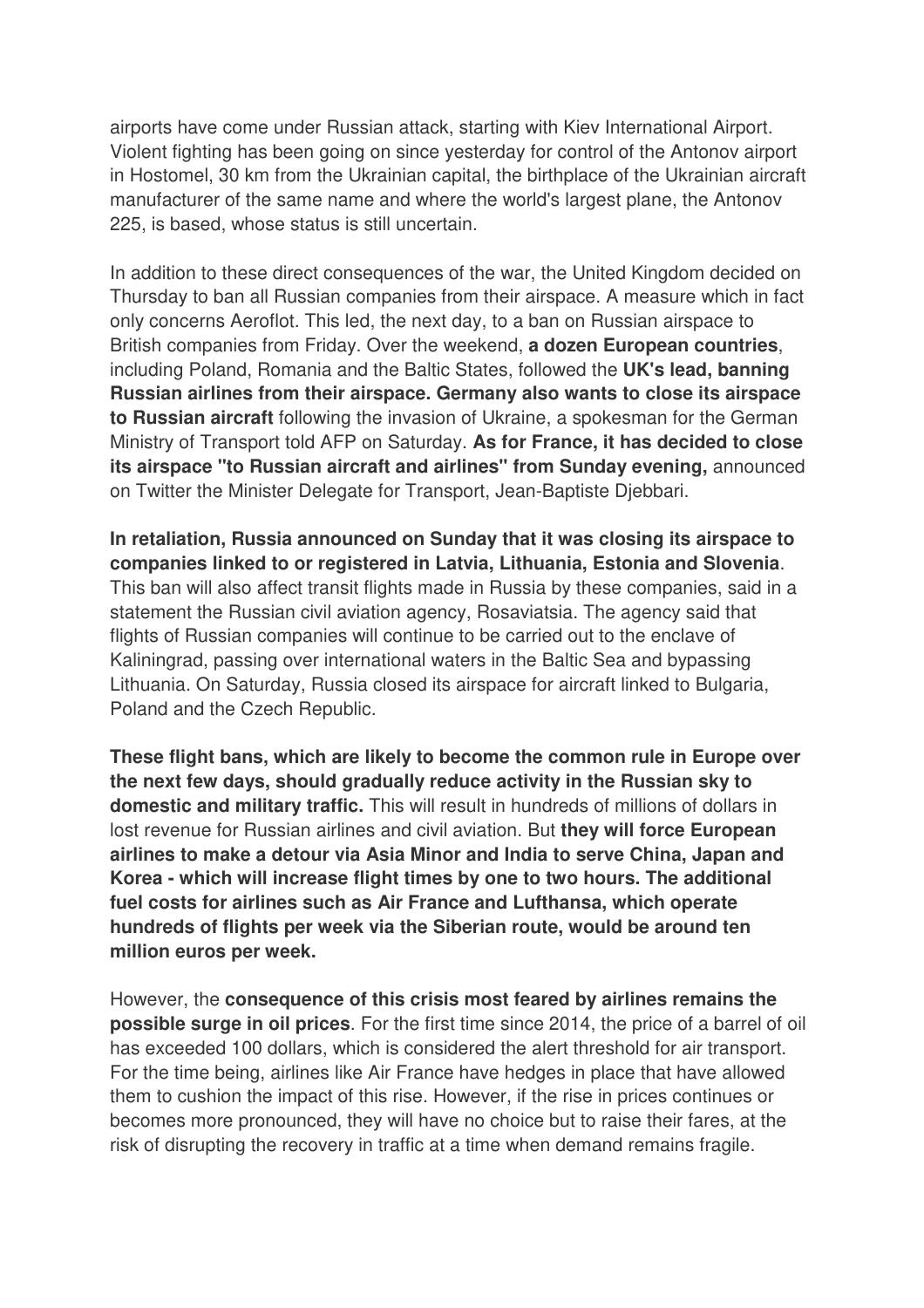**Another retaliatory measure that is very damaging for Russian companies is the European Union's decision, announced on Friday, to impose an embargo on sales of aircraft and spare parts to Russian companies**. Even if Russia has maintained a civil aviation industry, most of the modern aircraft in service with Russian companies are Boeing and Airbus, the European aircraft manufacturer counting 340 aircraft in service in Russia, including its latest A320 neo and A350 models, and a dozen customers.

**Deprived of spare parts, these aircraft are likely to be grounded soon, unless they are counterfeited**. Some of them will be taken over by their lessors. A good half of the civilian helicopters in service in Russia are also Airbus. However, this embargo could also force foreign companies to stop serving Russia, as they cannot find the necessary spare parts in case their aircraft break down on the ground.

**Even the few modern Russian aircraft depend on Western equipment**, despite Moscow's efforts to reduce the dependence of its civil aviation industry. For example, Safran is the main supplier of the Sukhoi SuperJet 100, for which it manufactures the landing gear and engines in partnership with Russian engine manufacturer NPO Saturn. Irkut's new MC-21 single-aisle medium-haul aircraft still uses Pratt & Whitney engines. In addition, Airbus, Safran and even Boeing have design offices in Russia, with several hundred engineers, who risk being put out of work.

**But here again, Russia is not short of retaliatory measures**. In addition to order cancellations - Aeroflot has yet to receive a dozen A350s - **Russia's main lever is titanium, of which it is the world's leading producer**. Both light and strong, this metal is indispensable to the aerospace industry, which is its biggest user. It is found almost everywhere, from engine turbine blades to fuselage components, including landing gear. **It accounts for about 15% of the metal weight of a Boeing 787 or an A350. Fifty percent of the titanium used by the European aerospace industry comes from Russia's VSMPO**, a subsidiary of the state-owned militaryindustrial holding company Rostec, which alone supplies 30 percent of global production.

**Airbus and Safran say they have increased their stocks to meet their shortterm needs**, "by next fall," said Safran's CEO. But if Russia were to impose a longterm embargo on its titanium exports, it is unlikely that its main competitor, the American Timet, would be able to meet demand.

**My comment:** The difficulty in implementing retaliatory measures that would only have an impact on Russia illustrates how interdependent the economies of different countries are.

The example of aircraft engines is striking: on the one hand, Russia needs these engines and spare parts, while on the other hand Safran needs Russian titanium to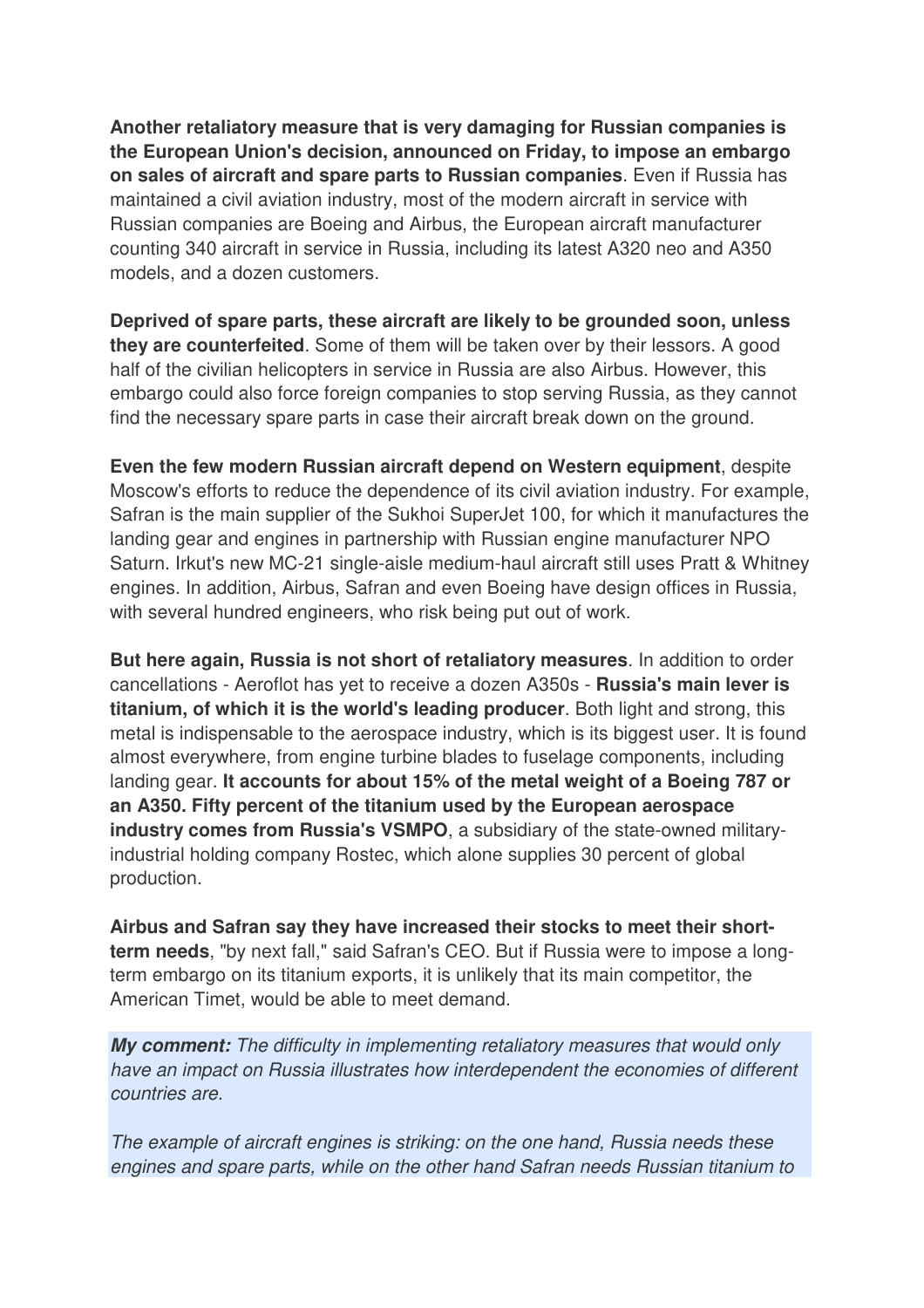### **> Dutch Lower House puts the benefits of aviation above nitrogen problems**

(source Volkskrant, translated with Deepl) February 24 - The first major debate on aviation in a long time made it clear Thursday that the economic benefits of aviation still weigh heavily on a majority of the Dutch parliament. **Most political groups recognize that Schiphol and other Dutch airports contribute significantly to the nitrogen and climate problem, but they do not necessarily see the solution in reducing the number of flights**.

**Schiphol has been operating illegally since 2019, because it does not have a valid nature permit**. The government tolerates this, because otherwise Schiphol would have to significantly reduce the number of flights. Schiphol has applied for a permit, but the measures the airport wants to take to offset its own nitrogen emissions are not sufficient, according to legal experts. **The airport must submit a new proposal for compensation, with new nitrogen calculations.**   $\left( \ldots \right)$ 

**Green-Left MEP** Suzanne Kröger and PvdD MEP Lammert van Raan **ask Minister Mark Harbers (Infrastructure) to immediately limit the number of flight movements at Schiphol to a maximum of 400,000**, until it is clear how much nitrogen the airport is allowed to emit. If we don't do anything, Schiphol will have 500,000 flight movements again in no time," says Kröger. However, Harbers does not believe that a hasty reduction of the flight cap for Schiphol is necessary, because the actual number of flights due to the coronal pandemic is much lower than the cap anyway.

**D66 MP Raoul Boucke wants the government to cancel the plans for a sixth runway** (the second Kaagbaan). **In his opinion, the "physical growth" of Schiphol should no longer be possible in view of all the environmental problems**. PvdA MP Habtamu de Hoop asked Boucke if D66 was also against increasing the number of flight movements. This is not the case, as Boucke's evasive answer reveals. D66, like the CDA, does not want to categorically exclude the growth of the number of flights. Both parties want to wait for the new nitrogen calculations at Schiphol first.

**The coalition partner, the VVD, is banking on a growth to 550,000 flight movements**. Daniël Koerhuis, spokesman for the aviation industry, also wants the noise standards around Schiphol to be relaxed, so that the municipalities around the airport can build more housing. **According to the VVD, noise pollution should be combated by façade insulation programs.** According to the VVD member, the inhabitants of the area are less concerned about noise pollution than about the fact that their children cannot find housing.

**Harbers wants to make a decision about Lelystad airport this year**. Coalition partners CDA and D66 have always said they could only agree to the opening of Flevo Airport if there was no low-level flight route. Former aviation minister Cora van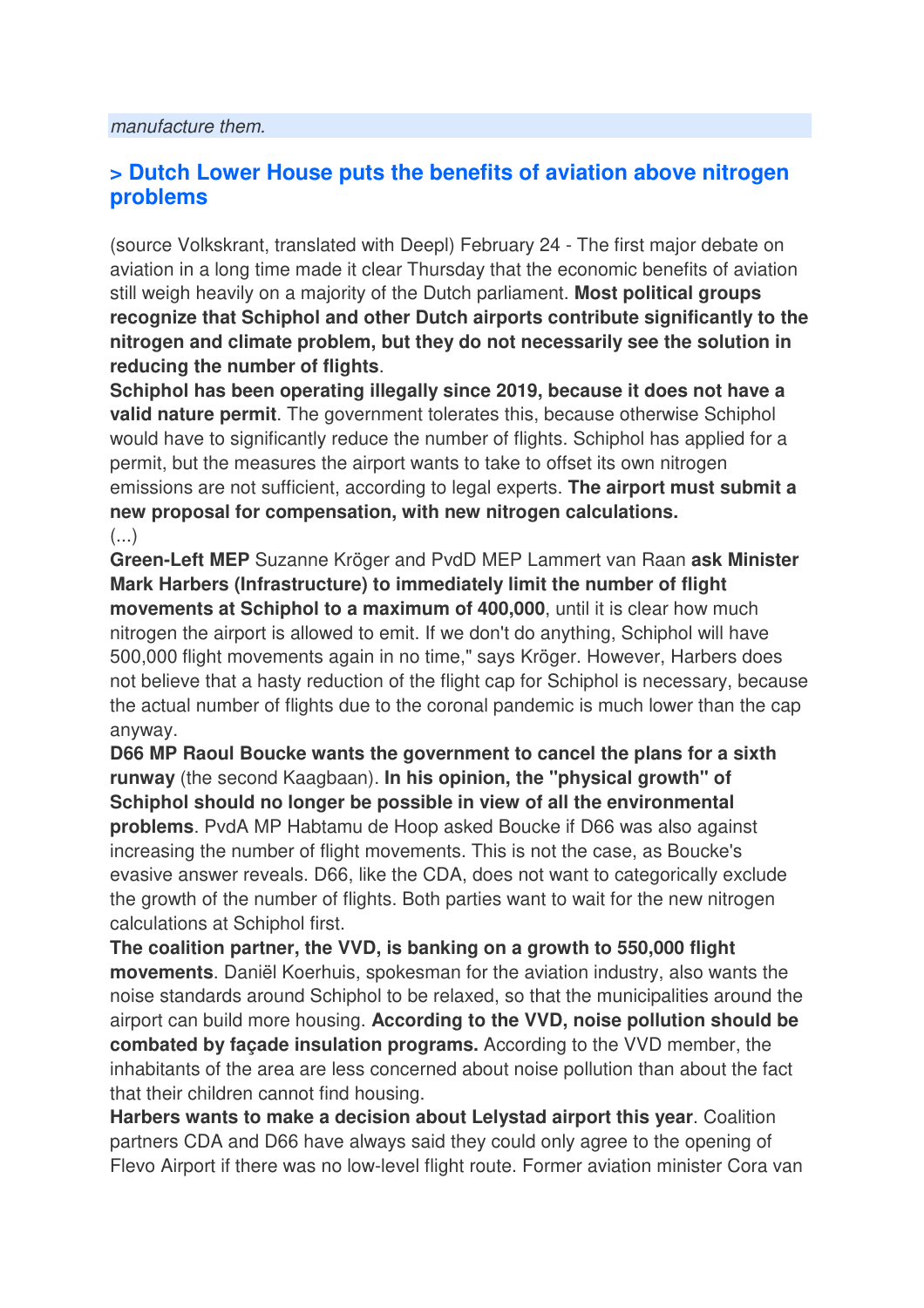Nieuwenhuizen also promised the latter on several occasions. But Harbers now points out to the Lower House that a low-level flight route to the east (over Zwolle) is unavoidable from the point of view of airspace safety. Boucke and CDA spokesman Harry van der Molen have explicitly left room for concessions on this point. **In the coalition agreement, no firm agreement has been made on whether or not to accept a low-level flight route to Lelystad.** 

The VVD, CDA and PVV urge Harbers to heed the call for help that Groningen Airport Eelde (GAE) published in the NRC on Wednesday. In an advertisement, the GAE director asks politicians in The Hague to give Eelde long-term support in order to safeguard the future of the financially troubled airport. Dion Graus of Limburg, a member of the PVV, makes a similar plea for "his" Maastricht-Aachen airport. Harbers does not want to make promises, but says he recognizes the importance of regional airports.

**My comment:** After a day of parliamentary debate, it seems that the horizon is clearing for KLM.

Despite the environmental problems caused by air transport, the lower house (the deputies) does not want to push for a reduction of Schiphol airport.

The right-wing parties want the government to help regional airports that are in financial difficulties.

CDA and D66 also seem willing to reconsider their strict conditions for opening Lelystad airport.

Note: The coalition formed nine months after the March 2021 elections is composed of four Dutch political parties

 . the People's Party for Freedom and Democracy (VVD, centre-right), the party of Prime Minister Rutte,

. the Reformers' Party (D66, centre-left), . the Christian Democratic Appeal (CDA, centre-right),

. the Christian Union (CU, conservative).

## **> IAG to more than halve its net loss by 2021**

(source AFP) February 25 - **The airline group IAG**, parent company of British Airways and Iberia, **announced** Friday **to have divided by more than two its net loss in 2021, to 2.9 billion euros**, carried by the progressive recovery of the traffic during the year. The group had suffered a year earlier a huge loss of 6.9 billion euros due to the Covid-19 pandemic, which paralyzed air traffic worldwide. IAG says it has turned in 2021 at 36% of its 2019 passenger capacity, a figure that rises to 58% for the fourth quarter alone.

(...)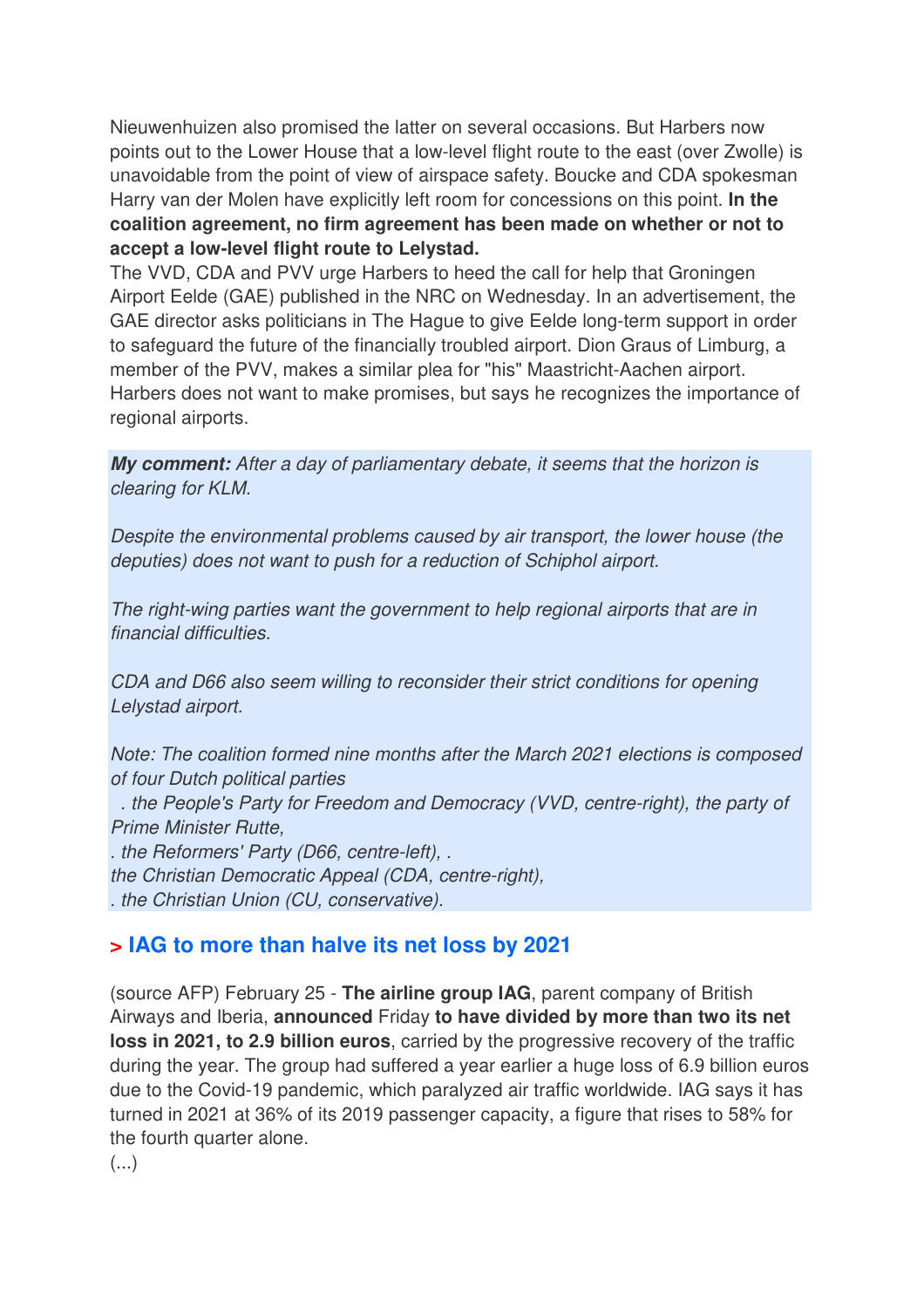**IAG,** which **last year posted a turnover up 8.3% to 8.5 billion**, hopes however to return to an operating profit from the second quarter. The group expects to return to 65% of its 2019 passenger capacity in the first quarter, about 85% for the full year. But the company is keeping an eye on the evolution of the pandemic and the Ukrainian crisis, which could weigh on its prospects.

 $\left( \ldots \right)$ 

**Spanish airlines Iberia and Vueling posted the highest levels of passenger capacity in the last quarter of 2021**, having recovered 75.3% and 79.4% of their 2019 levels, respectively. **IAG is "starting to emerge from this exceptional storm,"** reckons Richard Hunter at Interactive Investors, with revenues up on passenger business but also on cargo, "which has been a useful contributor deep into the pandemic." But while "there is no doubt that IAG has made remarkable progress in ensuring its survival (...) it seems unlikely that a full return to normality will occur before 2023", he said.

**My comment:** The comparison of IAG's 2021 results with those of the Air France-KLM group is clearly in favor of the French-Dutch group:

IAG announces an operating loss of -2.9 billion euros, twice as large as that of Air France-KLM (-1.6 billion euros).

Two other figures confirm the relatively good performance of the Franco-Dutch group in 2021:

. Air France-KLM has operated 60% of its 2019 passenger capacity, while IAG has operated only 36% of its 2019 passenger capacity

. Air France-KLM achieved revenues of  $\epsilon$ 14.3 billion, compared with  $\epsilon$ 8.5 billion for IAG.

These results illustrate British Airways' strong dependence on the North transatlantic market, which is not very dynamic in 2021.

Conversely, Air France-KLM has benefited from its balanced presence in multiple markets, such as the Caribbean, the Indian Ocean and Africa.

### **> Norwegian in the green after having avoided in extremis the bankruptcy**

(source Air Journal) February 26 - **Norwegian Air Shuttle has published a net profit for 2021**, at nearly 1.9 billion kroner (190 million euros), **thanks in particular to the injection of new money by its shareholders**.

**This return to profitability is also explained by the money paid by the Hungarian low-cost airline Wizz Air to take over the long-haul slots that Norwegian had at London Gatwick airport**. However, **the operating result, which excludes these exceptional financial items, remains in the red for the**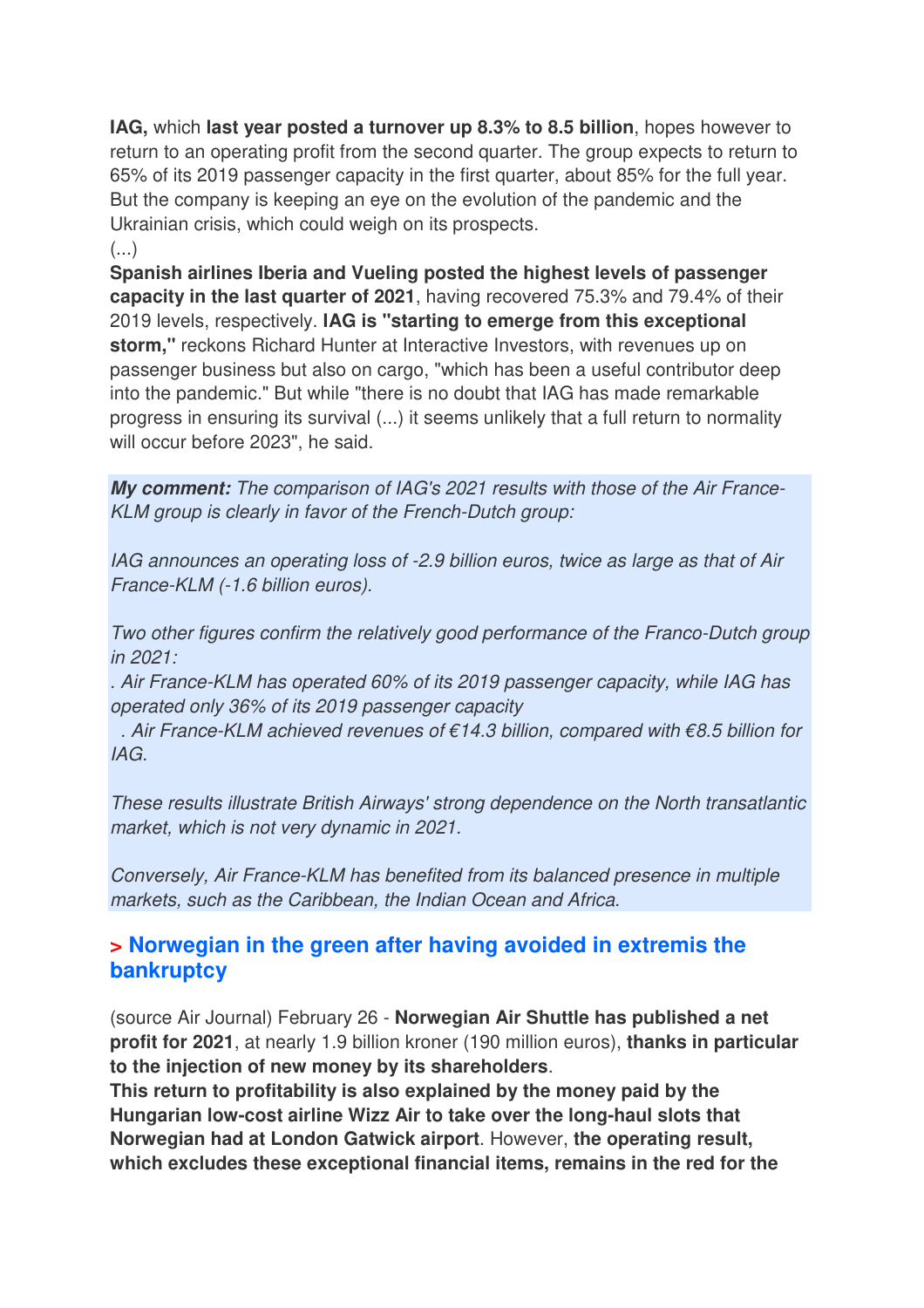**year**, but much less than in 2020.

For the year 2021, revenues fell by 44% to 5.1 billion kroner (510 million euros). (...)

After posting a loss of 23.1 billion kroner in 2020 (2.3 billion euros) and avoiding bankruptcy at the last minute, Norwegian has been gaining strength as the months go by: at the end of 2021, 51 aircraft were in operation with a load factor of 77% compared to 52.4% a year earlier. By next summer, it expects to operate 70 aircraft to satisfy an increase in demand due to the lifting of health measures. (...)

**My comment:** Norwegian has avoided bankruptcy by selling off its loss-making long-haul business. Despite this, its 2021 operating result remains negative, at -280 million euros.

### **> SAS Scandinavian: mixed results and a new plan**

(source Air Journal) Feb. 22 - **SAS Scandinavian Airlines** plans to serve 120 destinations with 230 routes this summer, and posted a mixed quarterly result with revenues and net loss up. It **presented a new transformation plan, SAS Forward,**  involving aggressive cost cutting and renewal of the fleet, network and offering. (...)

**SAS Scandinavian had brought forward by one week the presentation of its first quarter financial results (November 2021-January 2022), while a rumor about a possible bankruptcy was still circulating**. The company's revenues have increased by 143% compared to the same period last year, and traffic has risen by 201.5% to 3.01 million passengers (with a load factor up 25.7 points to 55%, on a 145.4% increase in capacity). But the net loss widened to -2.442 MSEK (230 million euros), compared to -2.03 MSEK between November 2020 and January 2021. **For many years, SAS "has been burdened by an uncompetitive cost structure**, which prevents the company from reaching its full potential. In addition, the last two years have been the most difficult in the history of the aviation industry and the future remains unpredictable. Travel patterns and market conditions are changing and will further impact the company," said CEO Anko van der Werff in a statement. SAS therefore needs "more than ever a fresh start" through the SAS Forward transformation plan to ensure long-term competitiveness.

(...)

As a result, **SAS will "proactively" adopt a complete transformation of its business, including its network, fleet, labor agreements and other cost structures**. This will include in particular an "aggressive" cost reduction of up to 705 million euros per year, the resizing of the fleet with a focus on long-haul, and a recapitalization. This is a "comprehensive business and financial transformation plan designed to put SAS on a solid financial footing". SAS Forward will not be detailed until next April.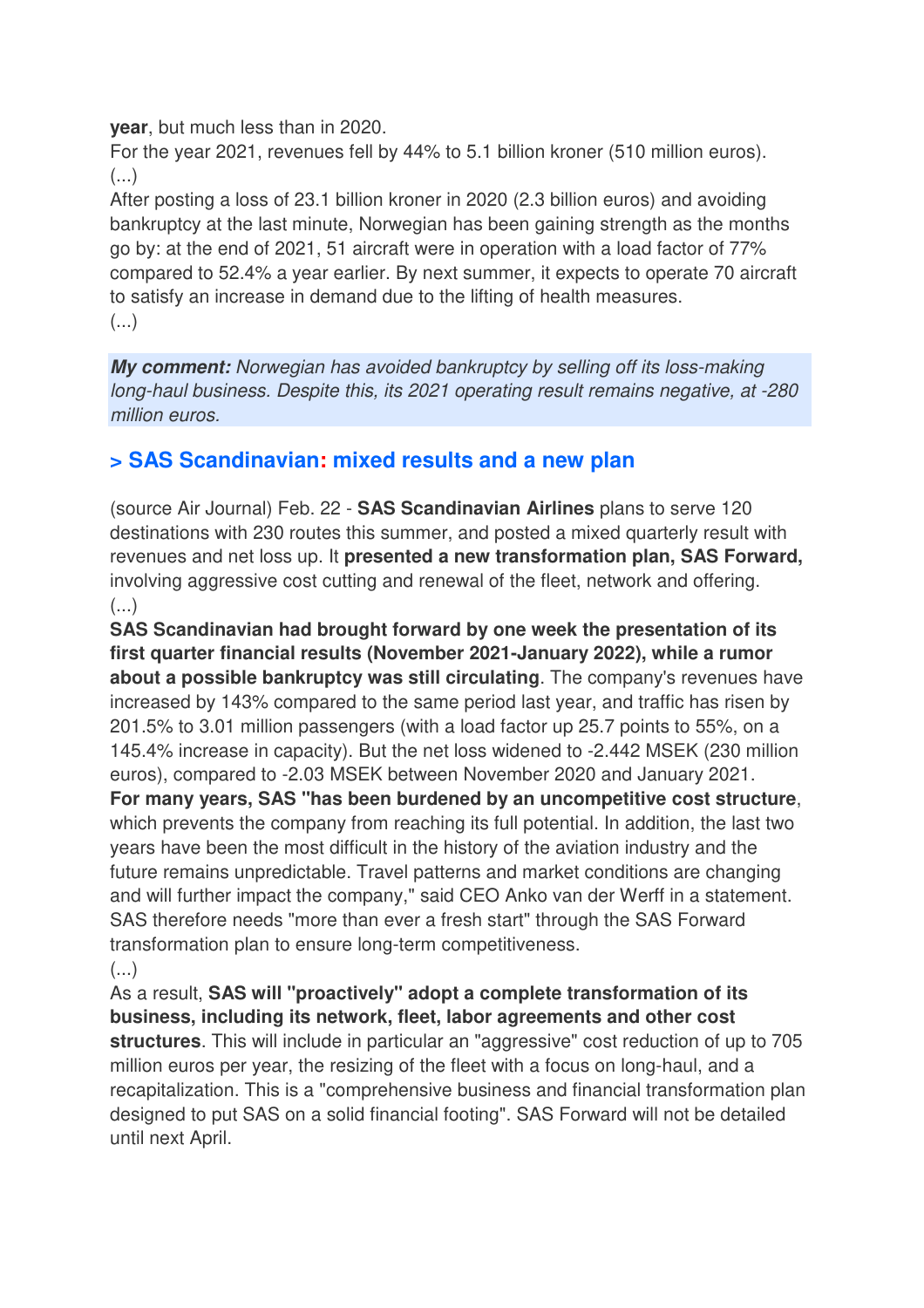**My comment:** SAS Scandinavian Airlines is still in great difficulty.

The Scandinavian company had however cut 5,000 jobs in the spring of 2020, then benefited from a recapitalization plan agreed with its main shareholders (including Sweden and Denmark)

The implementation of a new transformation plan sounds like an admission of failure.

### **> Green aircraft: Airbus to test a hydrogen engine on an A380**

(source Le journal toulousain) February 23 - **Airbus** (...) **wants** (...) to **decarbonize the aviation sector**.

 $\left( \ldots \right)$ 

**It has just found an engine manufacturer for this. Airbus** has announced a partnership with CFM International to help it meet this challenge. It is a joint venture between France's Safran Aircraft Engines and the U.S. GE.

**Together, they will work on "the flight feasibility of a hydrogen propulsion system by the middle of the decade**. The goal of the program is to test a hydrogen-fueled direct combustion engine on the ground and in flight, with a view to a zero-emission aircraft entering service by 2035. "

**For this, Airbus will use the first A380 built**, which was used to certify the aircraft. Although the aircraft did not live up to all its promises, leading to its discontinuation, flying the largest commercial aircraft is a strong symbol for the European aircraft manufacturer and its partner.

**The aircraft will be equipped with liquid hydrogen tanks. Also, a specific engine will be mounted at the rear of the fuselage to allow monitoring of "engine emissions, including contrails, separately from those of the engines providing propulsion for the aircraft,**" according to Airbus.

"By leveraging the expertise of U.S. and European engine manufacturers to advance hydrogen combustion technology, this international partnership reflects our industry's commitment to making zero-emission aviation a reality," says Sabine Klauke, Airbus' chief technical officer, in a statement from the European group. "**Hydrogen combustion is one of the core technologies we are developing and maturing as part of the CFM RISE program**," said Gaël Méheust, president and CEO of CFM, in the same release. "We have the right team in place to perform the demonstration of a hydrogen propulsion system."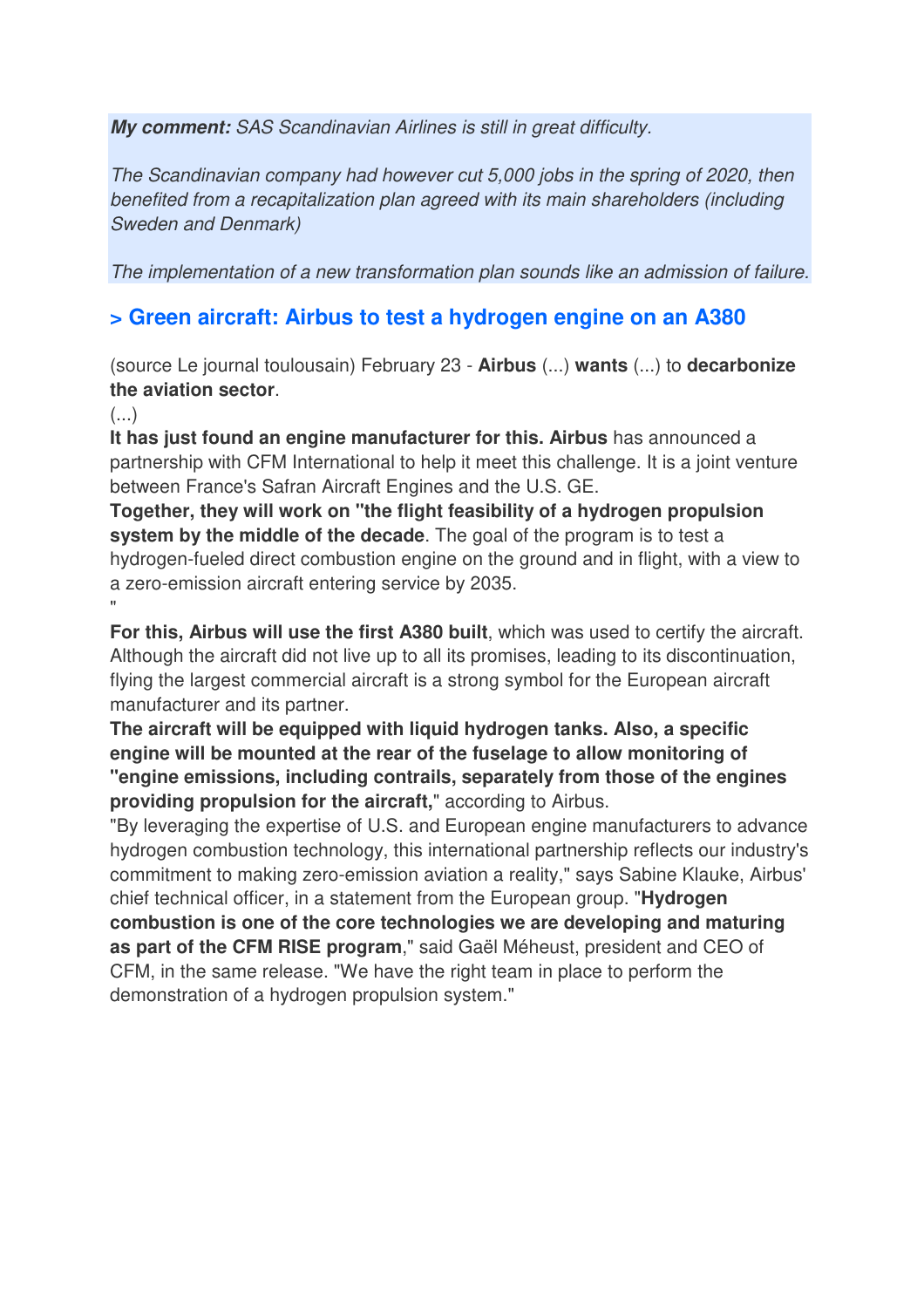

**My comment: The** declarations of intent are over.

On Feb. 22, in a statement, Airbus announced that it had signed a partnership with CFM International "to demonstrate the flight feasibility of a hydrogen propulsion system by mid-decade."

If a hydrogen aircraft does see the light of day, it will likely be the result of cooperation between Europe and the United States.

## **End of the press review**

#### **> Advice for employees and former employees who are shareholders**

You will find on my navigaction site the modalities of access to the managers' sites.

To avoid forgetting to change your contact information each time you change your postal address, **I advise you to enter a personal e-mail address**. It will be used for all correspondence with the management organizations.

Keep all the documents related to your Air France-KLM shares in one place: all the letters you receive from the different managers, Natixis, Société Générale, your personal financial institution if you bought your shares through it.

### **> My comments on the Air France-KLM share price trend**

**Air France-KLM shares** closed at **3.951 euros** on Monday 28 February. **It is down -1.74%.**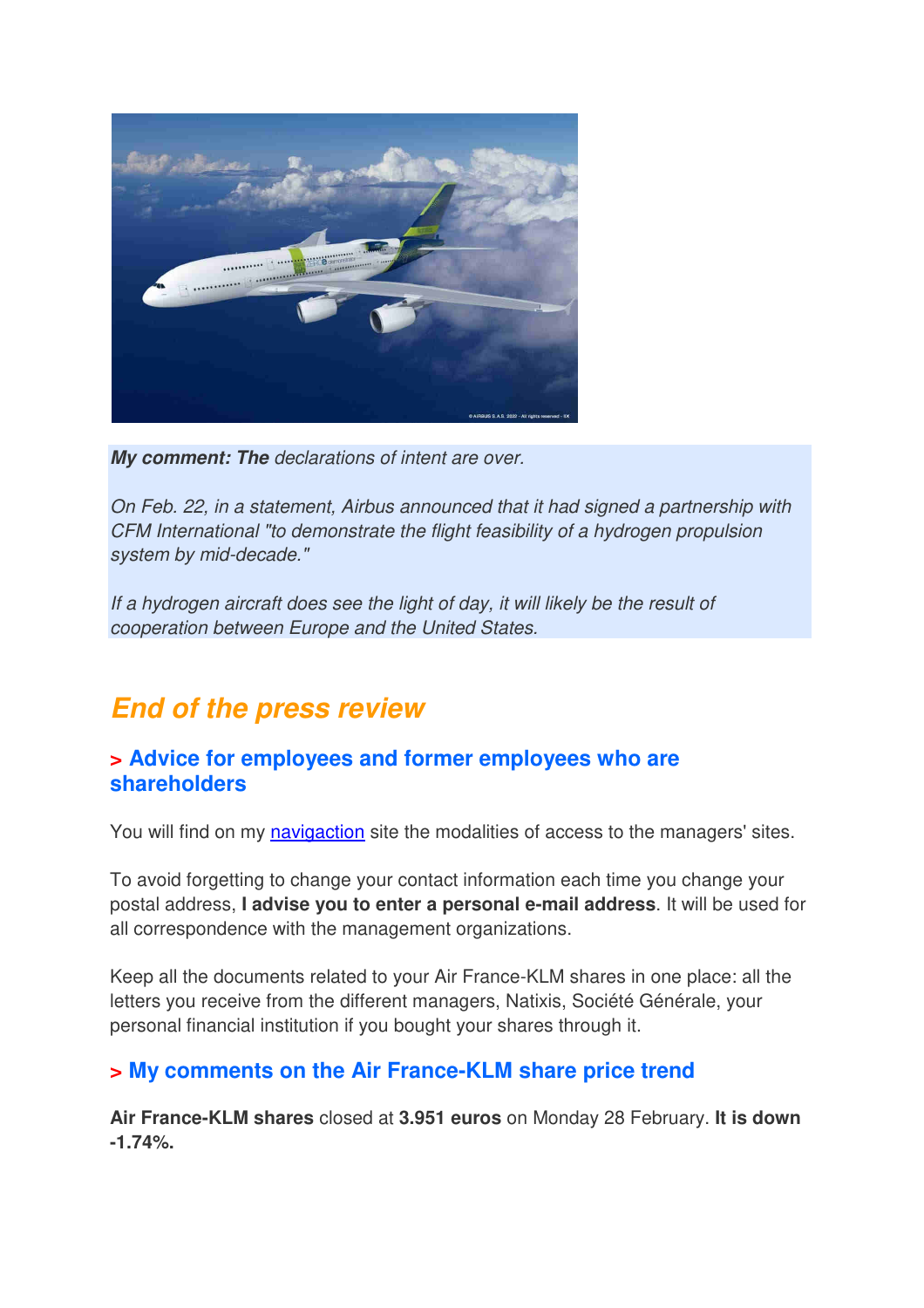Before the coronavirus epidemic, Air France-KLM shares were at 9.93 euros.



Evolution of the Air France-KLM share price over five years. The sharp drop corresponds to the beginning of the Covid-19 epidemic.

**The analysts' average (consensus) for AF-KLM shares is 3.46 euros**. The highest price target is 5.50 euros, the lowest 1.30 euros.

You can find the details of the analyst consensus on my blog. I do not take into account the opinions of analysts prior to the beginning of the health crisis.

**Brent crude oil** (North Sea) **rose sharply this week from \$6 to \$101**.

**The crisis in Ukraine is behind the rise in oil prices, which is** also affecting copper and gold.

#### **Week after week, Brent is approaching the 2014 level of \$110.**

At the end of October 2020, it was at a low of \$37.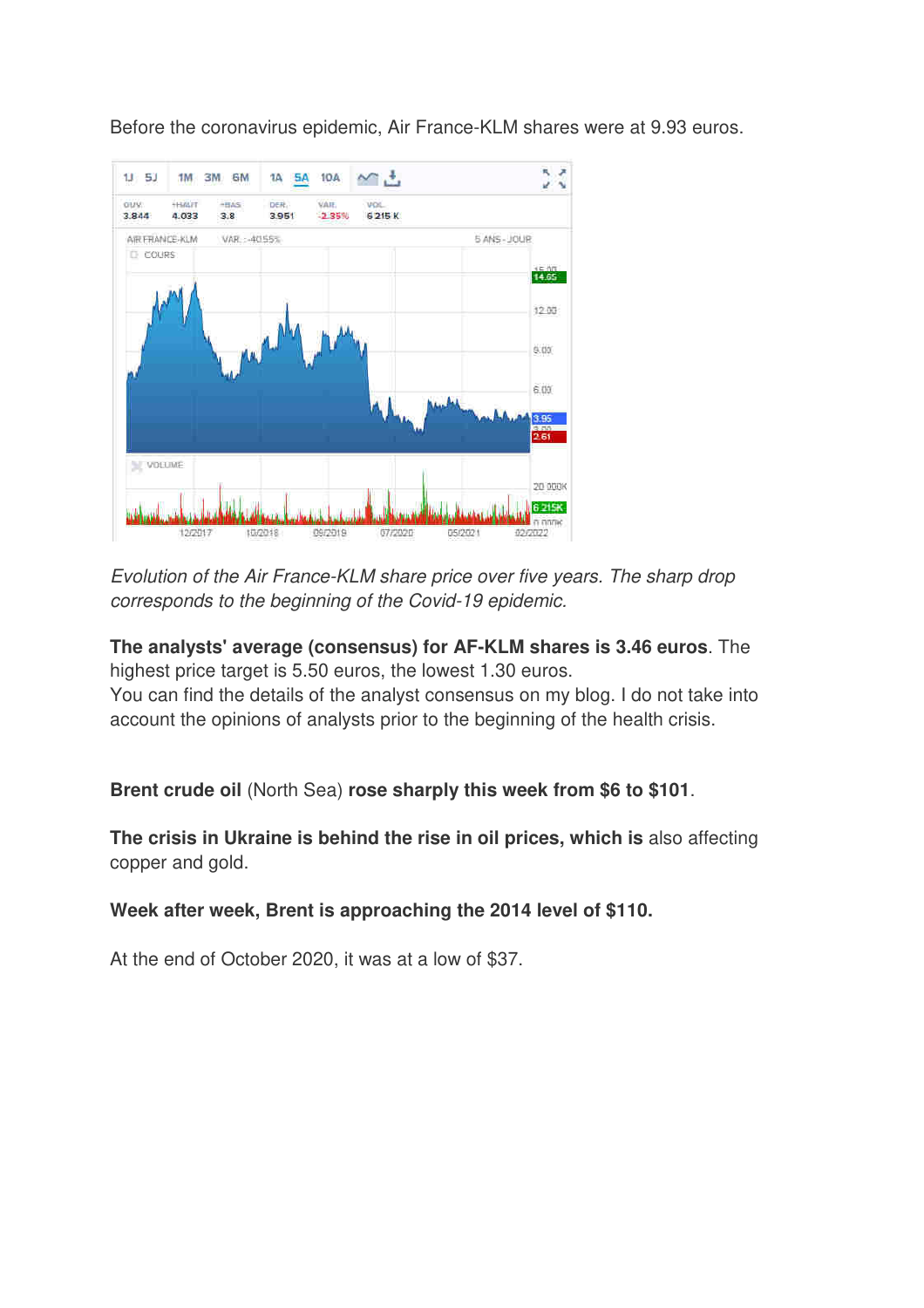

Evolution of oil prices over ten years. The sharp drop corresponds to the beginning of the Covid-19 epidemic.

#### **This indicative information does not constitute an invitation to sell or a solicitation to buy Air France-KLM shares..**

You can react to this press review or send me any information or thoughts that will help me better carry out my duties as a director of the Air France-KLM group.

### **You can ask me, by return, any question relating to the Air France-KLM group or to employee share ownership...**

See you soon.

To find the last press reviews of Monday, it is here

#### **If you like this press review, please pass it on.**

New readers will be able to receive it by giving me the email address of their choice.

# **| François Robardet**

**Director of Air France-KLM representing the employees and former employees shareholders of PNC and PS. You can find me on my twitter account @FrRobardet**